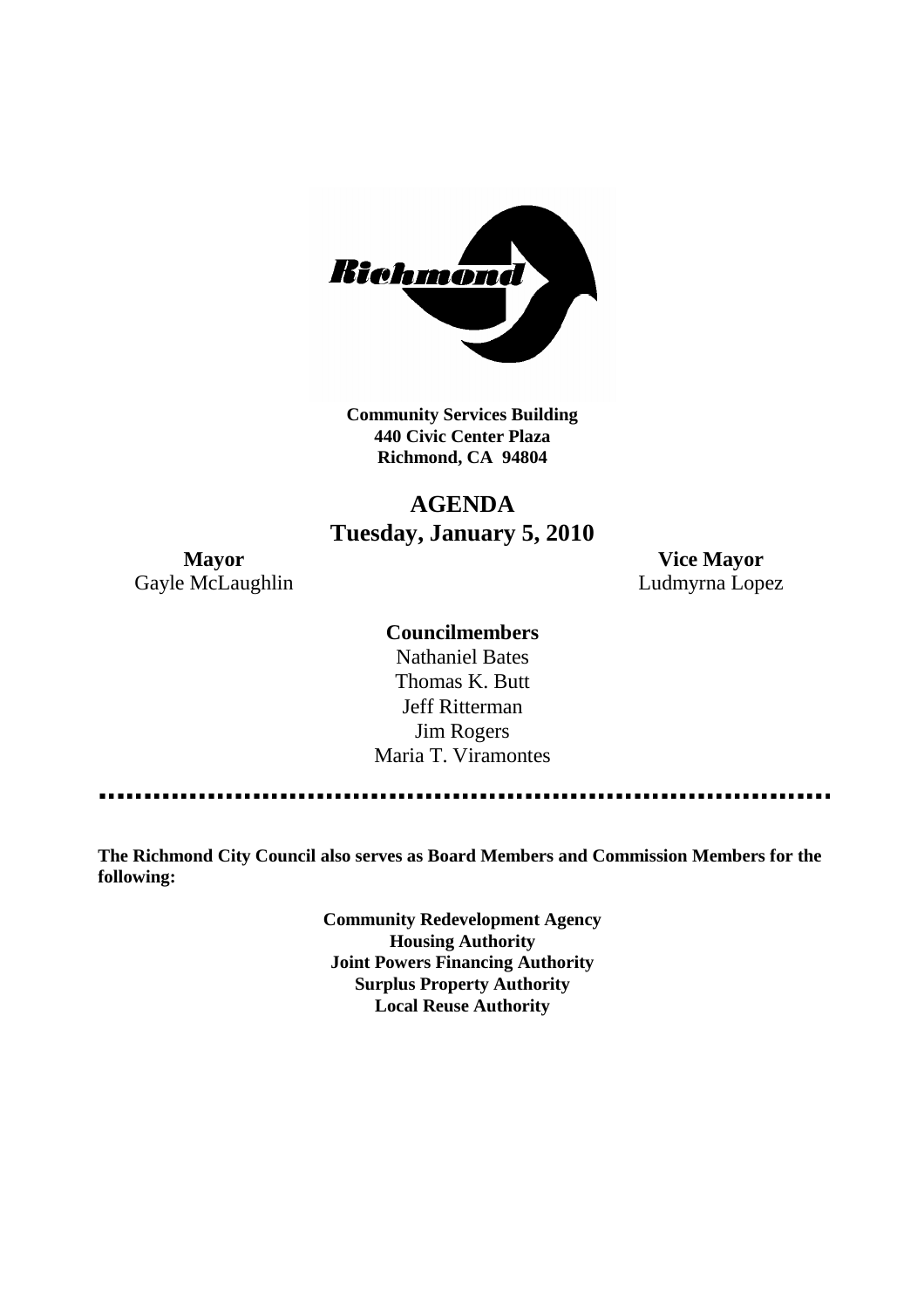# **MEETING PROCEDURES**

The City of Richmond encourages community participation at its City Council meetings and has established procedures that are intended to accommodate public input in a timely and time-sensitive way. As a courtesy to all members of the public who wish to participate in City Council meetings, please observe the following procedures:

**PUBLIC COMMENT ON AGENDA ITEMS:** Anyone who desires to address the City Council on items appearing on the agenda must complete and file a pink speaker's card with the City Clerk **prior** to the City Council's consideration of the item. Once the City Clerk has announced the item and discussion has commenced, no person shall be permitted to speak on the item other than those persons who have submitted their names to the City Clerk. Your name will be called when the item is announced for discussion. **Each speaker will be allowed TWO (2) MINUTES to address the City Council on NON-PUBLIC HEARING items listed on the agenda.**

**OPEN FORUM FOR PUBLIC COMMENT:** Individuals who would like to address the City Council on matters not listed on the agenda or on **Presentations, Proclamations and Commendations, Report from the City Attorney, or Reports of Officers** may do so under Open Forum. All speakers must complete and file a pink speaker's card with the City Clerk **prior** to the commencement of Open Forum. **The amount of time allotted to individual speakers shall be determined based on the number of persons requesting to speak during this item. The time allocation for each speaker will be as follows: 15 or fewer speakers, a maximum of 2 minutes; 16 to 24 speakers, a maximum of 1 and one-half minutes; and 25 or more speakers, a maximum of 1 minute.**

#### **SPEAKERS ARE REQUESTED TO OCCUPY THE RESERVED SEATS IN THE FRONT ROW BEHIND THE SPEAKER'S PODIUM AS THEIR NAME IS ANNOUNCED BY THE CITY CLERK.**

**CONSENT CALENDAR:** Consent Calendar items are considered routine and will be enacted, approved or adopted by one motion unless a request for removal for discussion or explanation is received from the audience or the City Council. A member of the audience requesting to remove an item from the Consent Calendar must complete and file a speaker's card with the City Clerk **prior to the City Council's consideration of Item C, Agenda Review.** An item removed from the Consent Calendar may be placed anywhere on the agenda following the City Council's agenda review.

*The City Council's adopted Rules of Procedure recognize that debate on policy is healthy; debate on personalities is not. The Chairperson has the right and obligation to cut off discussion that is too personal, too loud, or too crude.*

**\*\*\*\*\*\*\*\*\*\*\*\*\*\*\*\*\*\*\*\*\*\*\*\*\*\*\*\*\*\*\*\*\*\*\*\*\*\*\*\*\*\*\*\*\*\*\*\*\*\*\*\*\*\*\*\*\*\***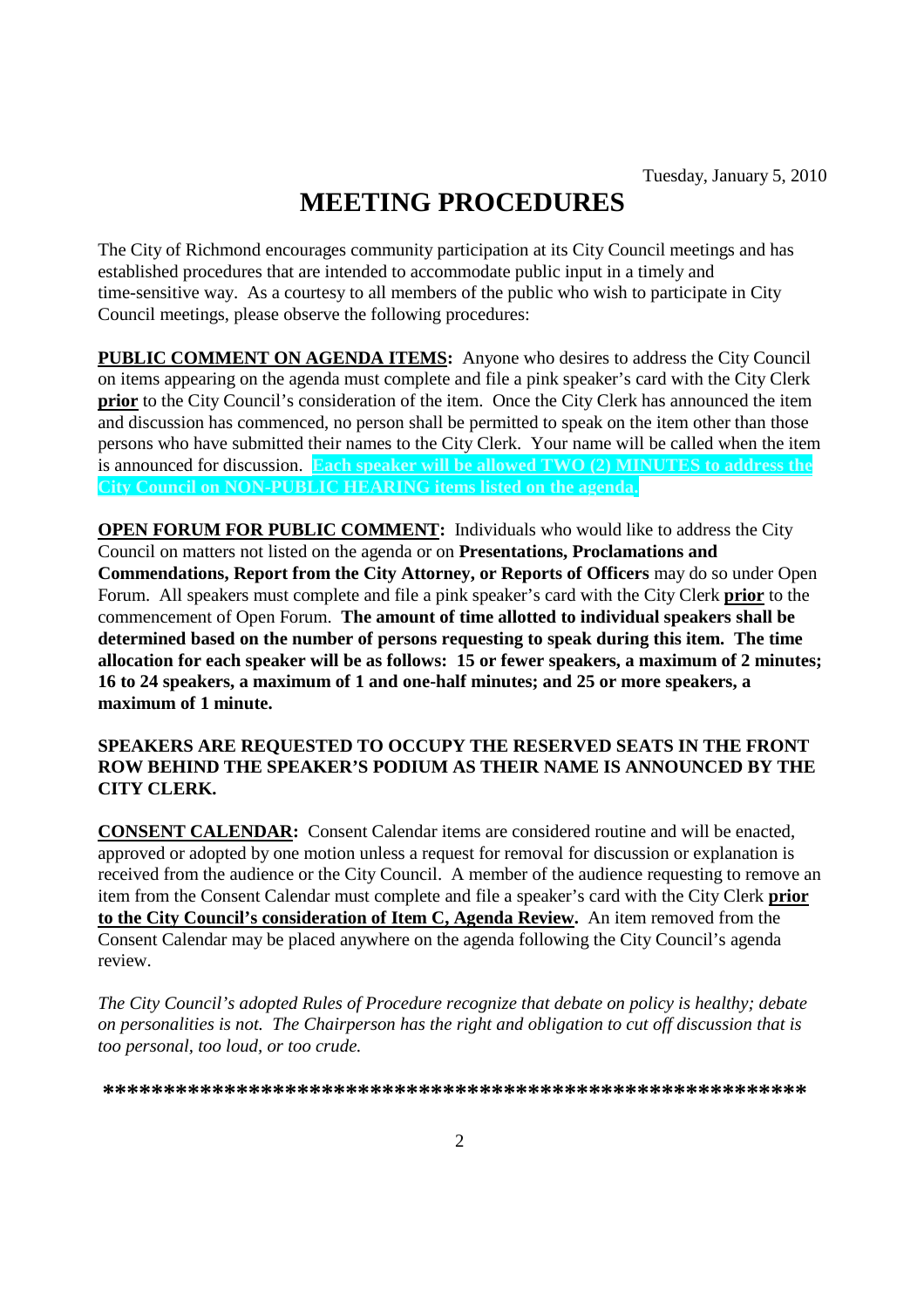## **EVENING OPEN SESSION**

5:00 p.m.

#### **A. ROLL CALL**

#### **B. PUBLIC COMMENT**

#### **C. ADJOURN TO CLOSED SESSION**

### **CLOSED SESSION**

Shimada Room of the Community Services Building

#### **A. CITY COUNCIL**

**A-1.** CONFERENCE WITH LEGAL COUNSEL - EXISTING LITIGATION (Subdivision [a] of Government Code Section 54956.9):

Citizens for Eastshore Parks vs. City of Richmond

Martin vs. City of Richmond

West County Wastewater District vs. City of Richmond

**A-2.** CONFERENCE WITH REAL PROPERTY NEGOTIATOR (Government Code Section 54956.8):

> Property: Point Molate (site of former Naval Shipyard Depot) Agency Negotiators: Bill Lindsay and Janet Schneider Negotiating Party: Upstream Point Molate LLC Under Negotiation: Price and Terms of Payment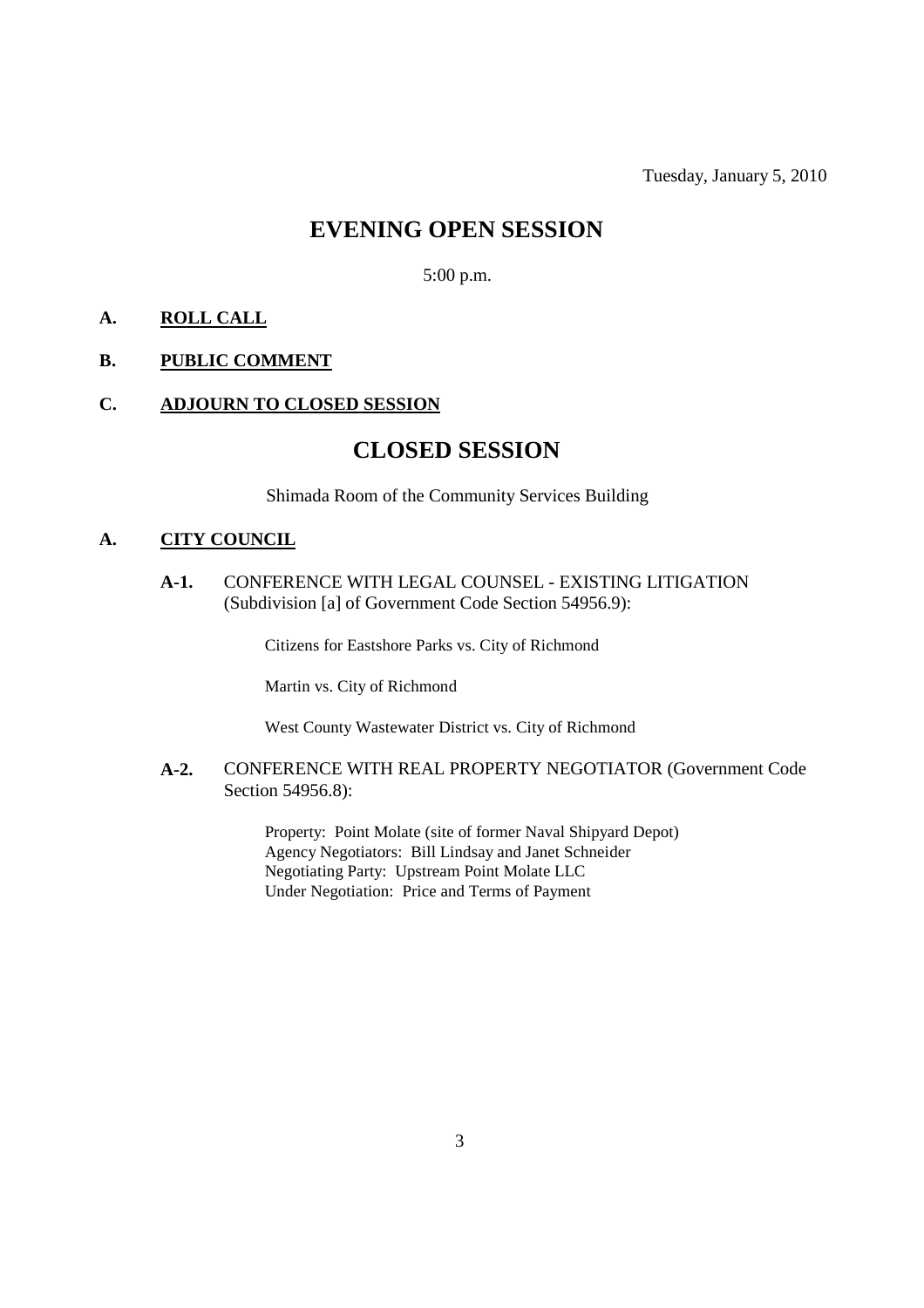# **RICHMOND CITY COUNCIL**

6:30 p.m.

#### **PLEDGE TO THE FLAG**

- **A. ROLL CALL**
- **B. STATEMENT OF CONFLICT OF INTEREST**
- **C. OPEN FORUM FOR PUBLIC COMMENT**
- **D. AGENDA REVIEW**

#### **E. REPORT FROM THE CITY ATTORNEY OF FINAL DECISIONS MADE AND NON-CONFIDENTIAL DISCUSSIONS HELD DURING CLOSED SESSION**

#### **F. CITY COUNCIL CONSENT CALENDAR**

- **F-1.** APPROVE an amendment to the contract with the Oakland Private Industry Council to process Individual Training Accounts for program participants, increasing the contract amount by \$385,000 for a new not to exceed amount of \$715,000, with the expiration date remaining June 30, 2010 (this item was reviewed and recommended for approval by the Finance Committee at its December 4, 2009, meeting) – Employment and Training Department (Sal Vaca 307-8006).
- **F-2.** APPROVE the purchase of a replacement SUV from Wondries Fleet Group, through a cooperative purchase program, for use in the Police Department's homicide division, in an amount not to exceed \$30,000 - Public Works (Yader A. Bermudez 231-3009).
- **F-3.** APPROVE a one-year contract with Matrix Consulting to complete a user fee study of the City's Planning and Building Services Department in an amount not to exceed \$24,500 - Finance Department (James Goins 620-6740).
- **F-4.** APPROVE the purchase of a one-year license to access Learner Web from Portland State University to develop and deliver building trades curriculum for Richmond BUILD Pre-apprenticeship Construction Skills and Green Career Job Training Academy students in an amount not to exceed \$15,000 - Library & Cultural Services (Monique le Conge 620-6555).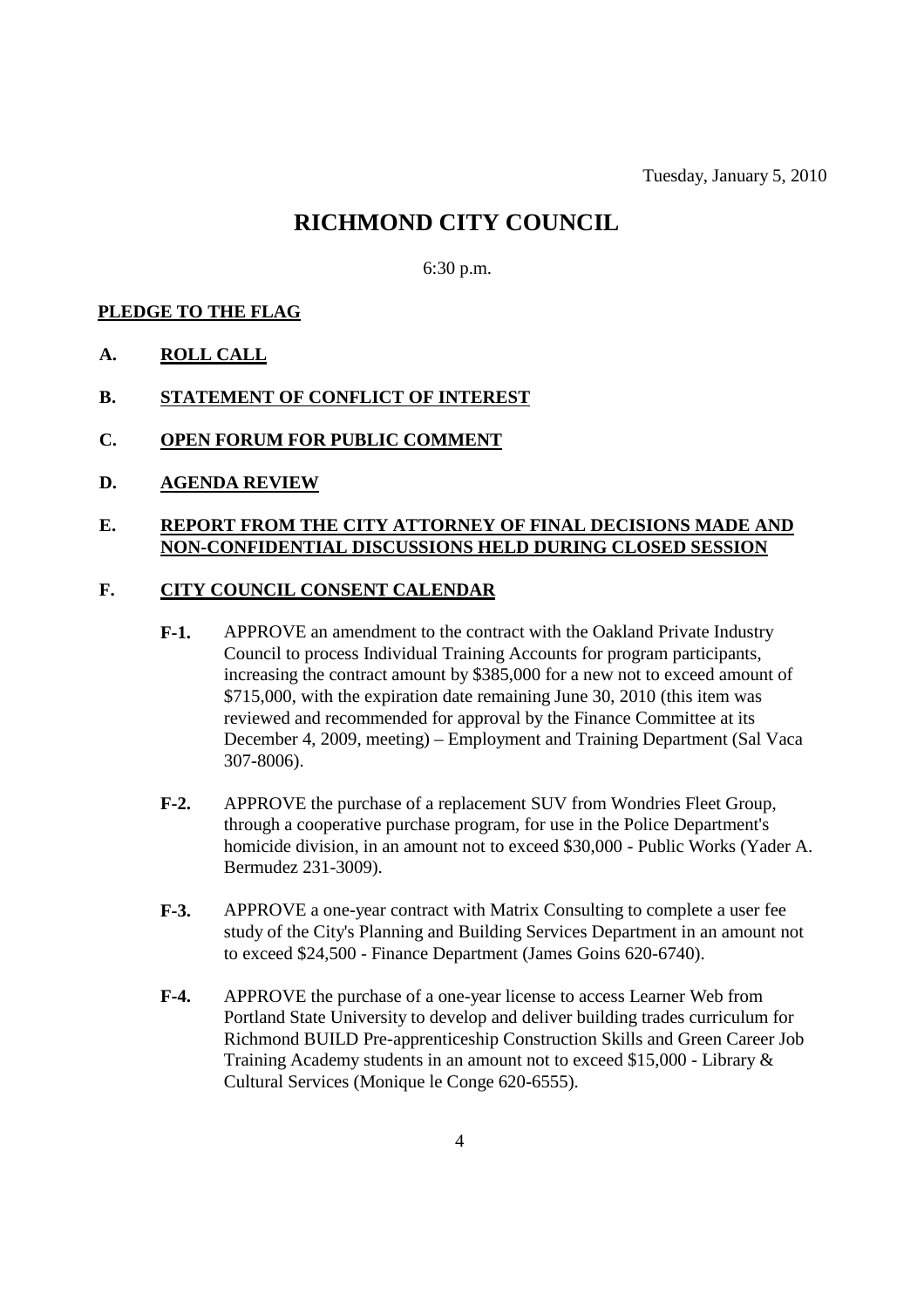- **F-5.** ADOPT two resolutions to enable the City of Richmond to participate in the California FIRST Financing District: (1) Authorize the City of Richmond to participate in the California FIRST Program to provide AB 811 financing services to property owners; and (2) Request that Contra Costa County provide county-level leadership and commitment to create a municipal financing district with California FIRST and take any steps necessary to fulfill the county participation requirements so that Contra Costa cities can participate - City Manager's Office (Bill Lindsay 620-6512).
- **F-6.** ADOPT an ordinance (second reading) adding Richmond Municipal Code Chapter 15.04.942 governing deemed approved alcoholic beverage sales and amending Richmond Municipal Code Section 15.04.910.080(H) to require windows on the storefront and inspections of businesses that sell alcoholic beverages - Vice Mayor Lopez and Councilmember Rogers (620-6581).
- **F-7.** APPROVE Contract Amendment No. 1 with Fox Design Group to provide bidding and construction support for tenant improvements to module #110D at Hilltop Mall for a police substation increasing the payment limit by \$17,820 for a total contract amount of \$39,620, and extending the contract term to March 31, 2010 - Public Works (Yader A. Bermudez 231-3009).
- **F-8.** APPROVE a one-year contract with Alex Brennan, MCP for \$38,250 to develop a City of Richmond Green Business Development Plan and Asset Mapping Project, funded by a Federal Economic Development Administration (EDA) Planning Grant - Employment and Training Department (Sal Vaca 307-8006).
- **F-9.** APPROVE the following appointment: Economic Development Commission: Louis William Wright, term expiring March 30, 2013 - Mayor's Office (Mayor McLaughlin 620-6503).
- **F-10.** APPROVE the minutes for the regular meeting held on October 6, 2009, and the special meeting held on October 13, 2009 - City Clerk's Office (Diane Holmes 620-6513).
- **F-11.** ADOPT a Municipal Green Building Ordinance (second reading) adding Chapter 6.46 to the Richmond Municipal Code entitled "Commercial and Residential Green Building Standards" - Planning and Building Services Department (Richard Mitchell 620-6706).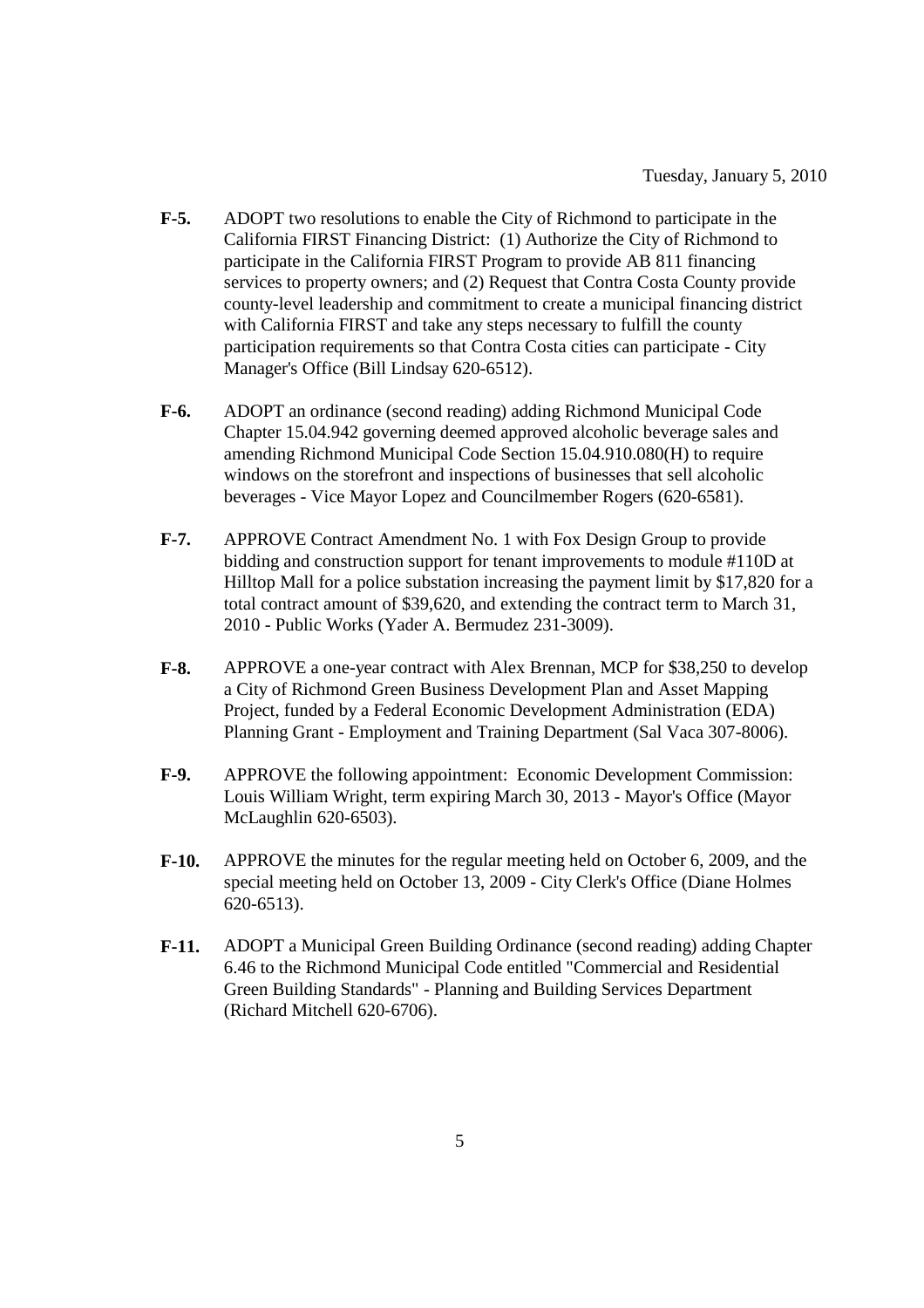- **F-12.** ADOPT an ordinance (second reading) approving the rezoning for the Miraflores Housing Development Project site to Planned Area District, subject to conditions of approval - Planning and Building Services Department (Richard Mitchell 620-6706).
- **F-13.** APPROVE a one-year contract with the Industrial Emergency Council for fire training and educational services in an amount not to exceed \$68,639 - Fire Department (Chief Michael Banks 307-8041).
- **F-14.** ADOPT a resolution approving the Stormwater Utility Area Agreement between the Contra Costa County Flood Control and Water Conservation District (District) and the City of Richmond regarding an inspection program required under federal pollution control regulations, and APPROVE the Joint Exercise of Powers Agreement between the East Bay Municipal Utility District (EBMUD) and the City of Richmond to enable EBMUD to undertake stormwater inspection and enforcement activities in the City of Richmond - City Manager's Office (Bill Lindsay 620-6512).

#### **G. ORDINANCES**

- **G-1.** ADOPT an urgency ordinance under Government Code Section 65858 extending the moratorium on the acceptance, processing and approval of applications to establish medical marijuana dispensaries and cooperatives in the City until the effective date of an ordinance governing the land use but no later than November 30, 2010 - Planning and Building Services Department (Richard Mitchell 620-6706).
- **G-2.** INTRODUCE an ordinance (first reading) revising Richmond Municipal Code Article VI (Building Regulations) to adopt the California Building Standards Code and to amend provisions relating to residential rental inspections and appeals - Planning and Building Department (Richard Mitchell 620-6504).
- **G-3.** CONTINUED FROM DECEMBER 15, 2009, ADOPT an urgency ordinance establishing a 45-day moratorium on the acceptance, processing, and approval of applications and permits for tobacco-oriented retail establishments ("smokeshops") - Councilmembers Butt, Ritterman, and Rogers (620-6581).